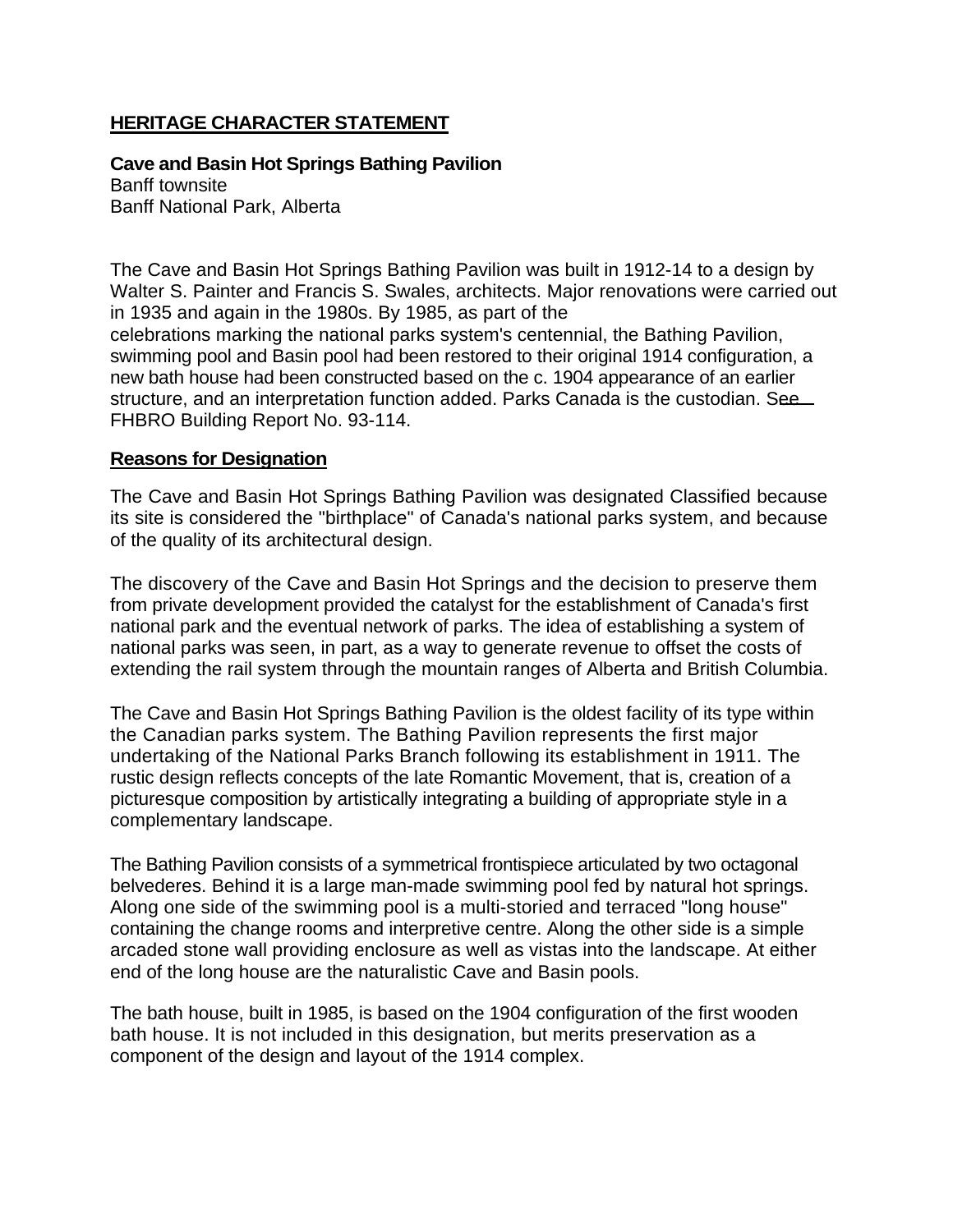## **Character Defining Features**

The heritage character of the Cave and Basin Hot Springs Bathing Pavilion resides predominantly in its architectural design and in the integration of the building with the landscape. Built around the naturally-occurring but somewhat modified Cave and Basin pools, the Bathing Pavilion is picturesquely nestled along the hillside of the Bow River valley.

Major alterations to the Bathing Pavilion occurred in 1935 and again in the early to mid 1980s. The intent of the 1980s alterations was firstly to return the Bathing Pavilion and complex to its original 1914 appearance, and secondly to establish an interpretive centre commemorating the establishment of the national parks system at the system's "birthplace". The existing stone Bathing Pavilion building is predominantly historic fabric, while the overall planning configuration of the complex is a 1985 reconstruction of the original 1914 design. Notwithstanding, the Bathing Pavilion and complex remain essentially true to the original design. All components are intrinsic to the overall composition and should remain intact.

The design of the Bathing Pavilion is "rustic" in character, a popular motif for park architecture that combines vernacular morphologies and indigenous materials with the sentimentality of romanticism, particularly those sentiments evoked by landscapes considered picturesque or sublime. The rugged and massively-proportioned Bathing Pavilion reflects the craggy ruggedness of the mountain setting in a carefully arranged composition. The rustic motif and heavy massing are important design features and should be retained.

Rough-hewn and irregularly coursed stone masonry is the characteristic exterior finish, with accents of red Spanish tile cladding the octagonal roofs of the belvederes. The Rundle stone, a type of "blue" limestone, was quarried from the Bow River valley. The rough texture of the massive walls is contrasted by small regularly spaced cut-stone scuppers and corbels. Wrought iron lantern-type light fixtures provide a material contrast and enliven the arcaded stone wall. The use of colour and texture derived from natural materials is an important character-defining feature. Any new work should respect this precedent.

The existing tiles used for the swimming pool were installed during the 1980s renovation and are authentic to the original design. However, they have not performed well because of the corrosiveness of the hot spring water, and because of the freeze thaw cycle. Consideration may be given to utilizing a more durable material which is in keeping with the historic palette of construction materials. The stone masonry has been similarly affected, although not to the same extent. Regular maintenance of the stonework by skilled conservation masons is necessary to maintain this important feature.

The plan of the Bathing Pavilion and swimming pool complex is axial, although not